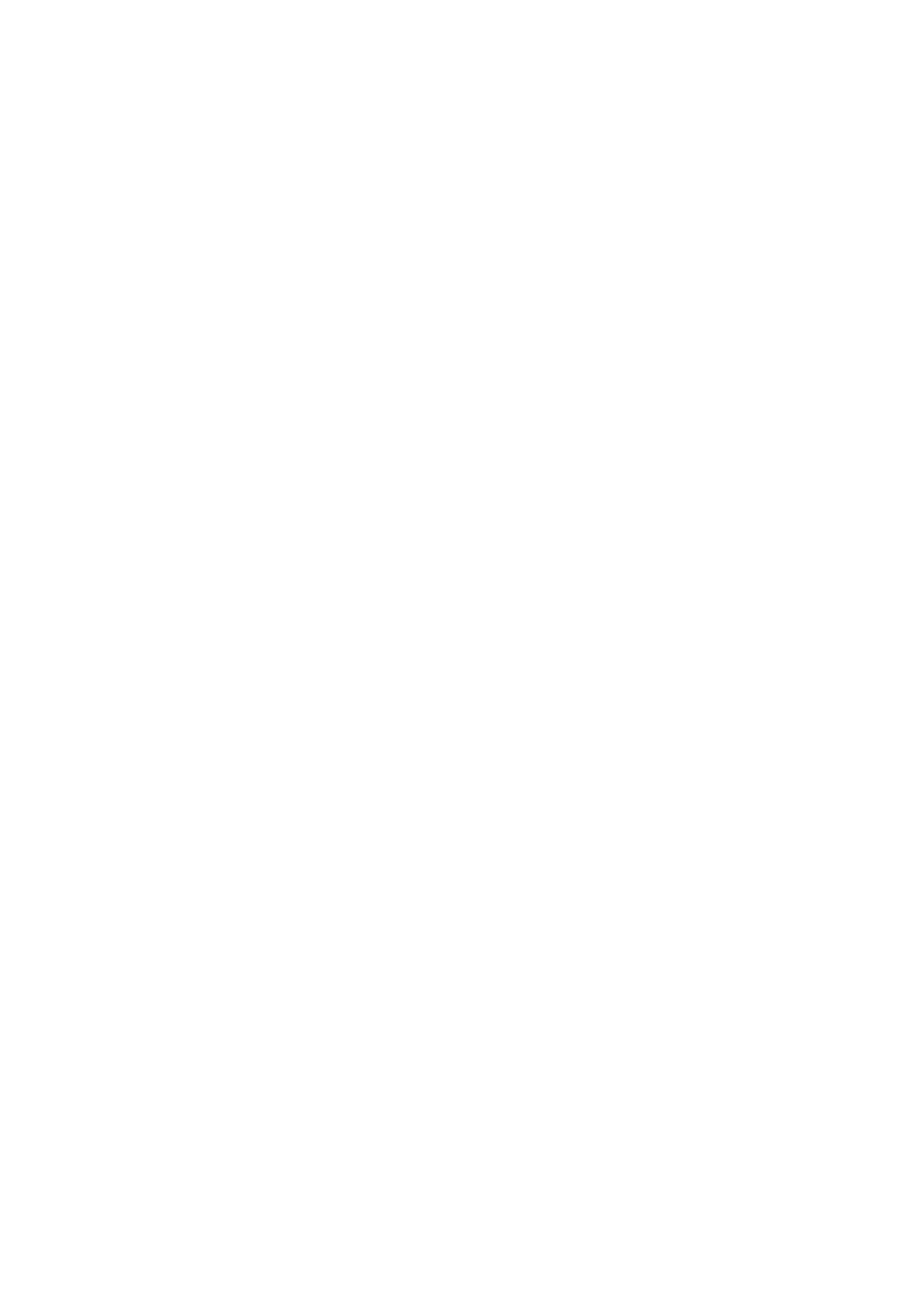### Western Australia

# Road Traffic (Tow Truck) Regulations 1975

## **Contents**

| 1.   | Citation                                    | 1                |
|------|---------------------------------------------|------------------|
| 2.   | Interpretation                              | 1                |
| 3.   | Licensing                                   | $\overline{2}$   |
| 4.   | General equipment                           | $\overline{3}$   |
| 5.   | Lights and warning devices                  | 4                |
| 6.   | Overlength vehicles                         | 4                |
| 8.   | Cranes                                      | 5                |
| 9.   | Crane operators                             | 5                |
| 10.  | Classification and limitation               | 6                |
| 11.  | Lifting procedures                          | 6                |
| 12.  | Tow truck brakes                            | $\boldsymbol{7}$ |
| 13.  | Brakes of towed vehicle                     | $\tau$           |
| 13A. | Permission to tow articulated vehicles      | 8                |
| 14.  | Authority to tow or salvage                 | 9                |
| 15.  | Member of Police Force may authorise tow or |                  |
|      | salvage                                     | 11               |
| 15A. | Commissioner may authorise tow              | 11               |
| 16.  | Production of authority to tow or salvage   | 12               |
| 17.  | Extent of authority to tow or salvage       | 12               |
| 18.  | Offences                                    | 13               |
|      | <b>Notes</b>                                |                  |
|      | Compilation table                           | 14               |
|      | <b>Defined terms</b>                        |                  |

Ceased on 27 Apr 2015 Version 03-d0-01 **page i**  $\mathbf{F}$  from which was the set that we besite for further information  $\mathbf{F}$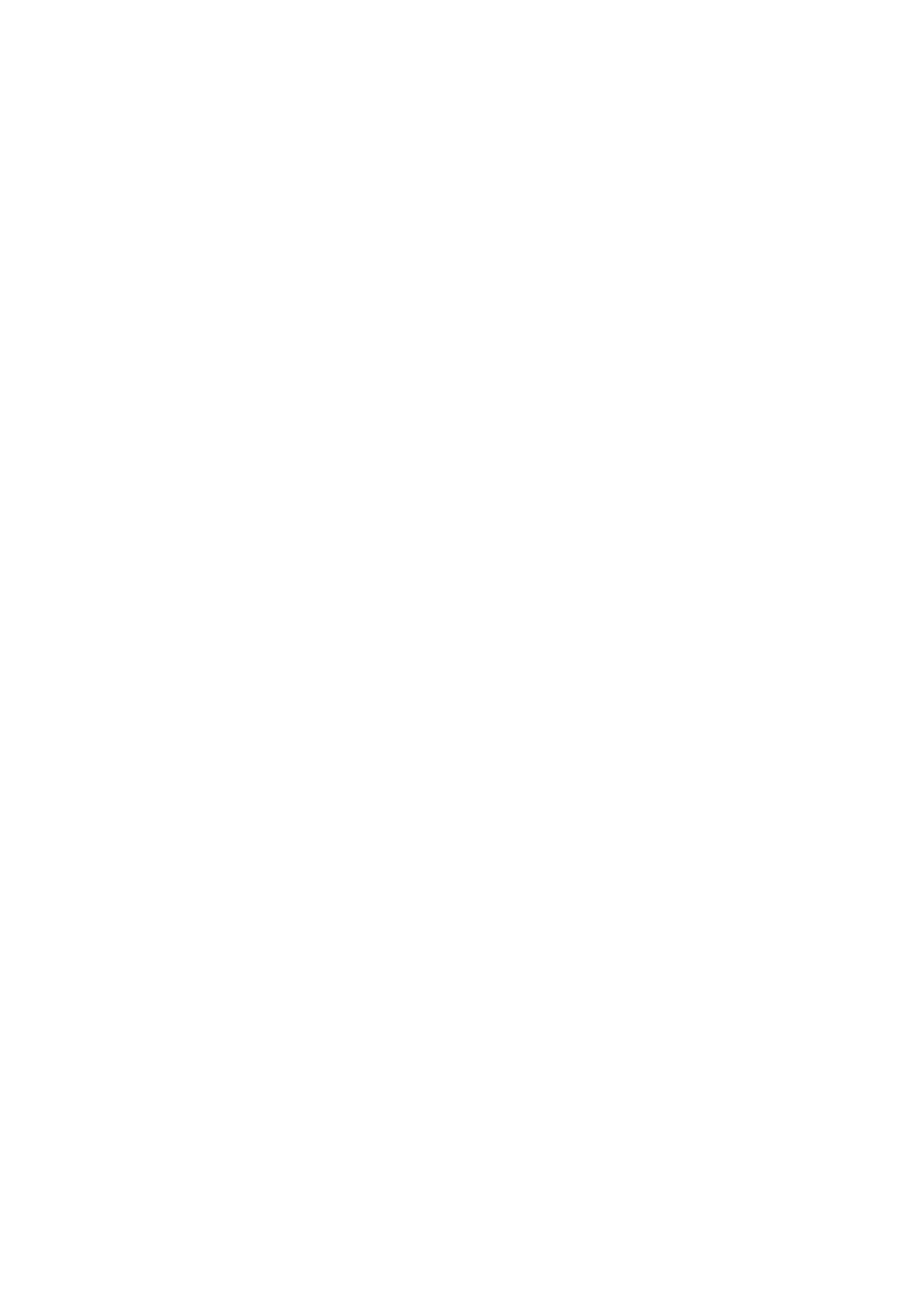Western Australia

Road Traffic Act 1974

## Road Traffic (Tow Truck) Regulations 1975

#### 1. Citation

These regulations may be cited as the *Road Traffic (Tow Truck)* Regulations  $1975<sup>1</sup>$ .

[Regulation 1 amended in Gazette 1 Nov 2002 p. 5399.]

### 2. Interpretation

In these regulations unless the context requires otherwise —

appropriate authority means the Chief Inspector of Machinery or Inspector as defined in the Inspection of Machinery Act  $1921^{2}$ ;

articulated vehicle has the same meaning as is given to that expression in the Road Traffic Code 2000;

**Commissioner** means the Commissioner of Main Roads, appointed under section 7 of the Main Roads Act 1930;

crane means a lifting device approved by the appropriate authority as defined by the *Inspection of Machinery Act 1921*<sup>2</sup>;

GVM has the same meaning as it has in the Vehicle Standards;

*load capacity*, in relation to a vehicle, means the difference between its GVM and its unloaded mass;

tow truck means a motor vehicle equipped with a crane used or intended to be used for the lifting, salvaging, carrying or towing of vehicles and includes any motor vehicle to which is attached (temporarily or otherwise) a device or trailer which is used or

Ceased on 27 Apr 2015 Version 03-d0-01 page 1<br>Extract from www.slp.wa.gov.au, see that website for further information  $\mathbf{F}$  from which was the set that we besite for further information  $\mathbf{F}$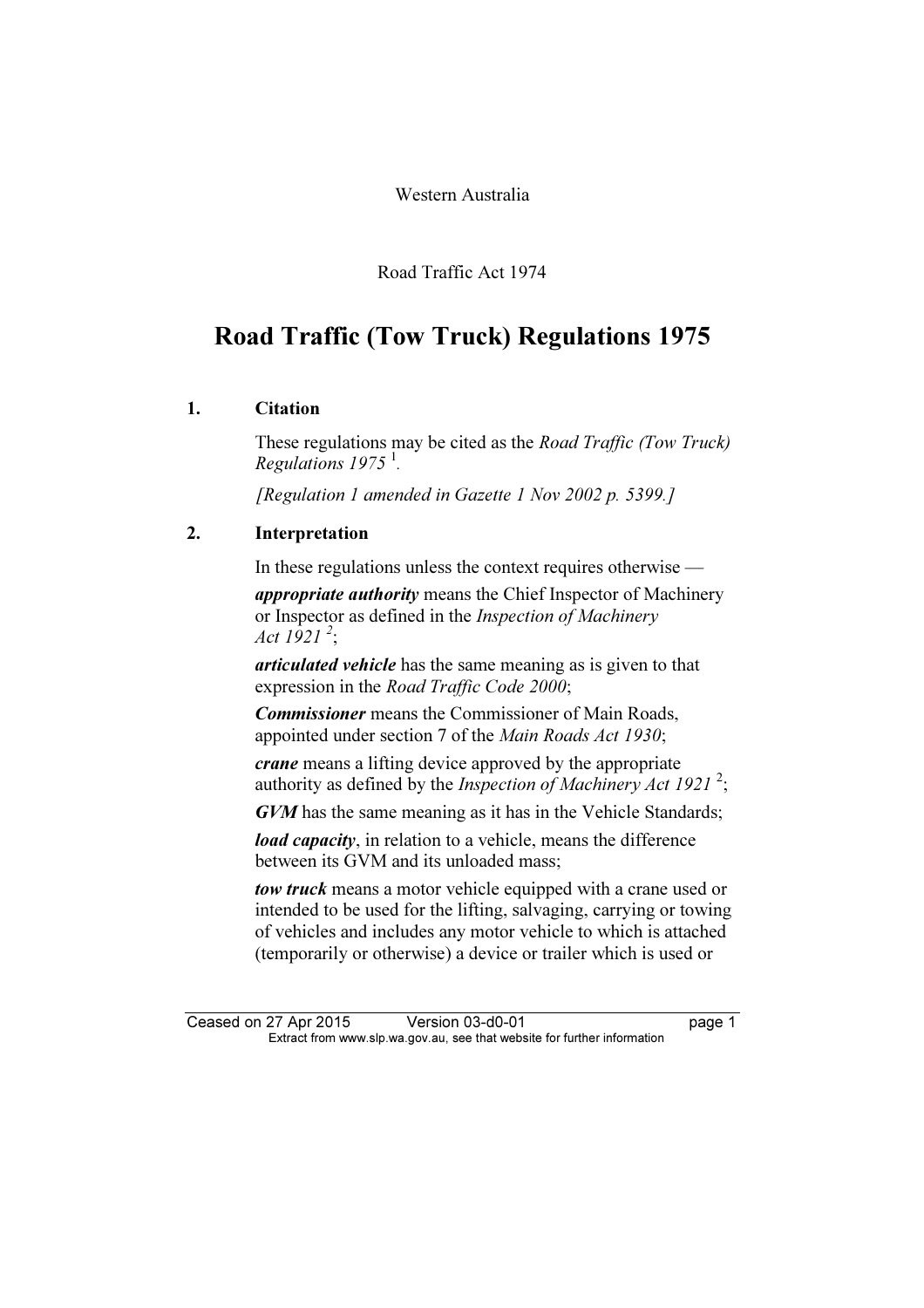intended to be used for the lifting, salvaging and carrying of any motor vehicle;

unloaded mass has the same meaning as it has in the Vehicle Standards;

Vehicle Standards means the Road Traffic (Vehicle Standards) Regulations 2002 and the Road Traffic (Vehicle Standards) Rules 2002.

 [Regulation 2 amended in Gazette 10 Nov 1977 p. 4192; 25 May 1984 p. 1386; 28 Sep 1990 p. 5073; 7 Dec 1999 p. 5998; 1 Dec 2000 p. 6762; 1 Nov 2002 p. 5399; 3 Jan 2003 p. 11.]

#### 3. Licensing

- (1) Subject to subregulation (2), a person shall not
	- (a) use or drive a tow truck on a road; or
	- (b) operate any vehicle as a tow truck,

 unless it is licensed by the Board for use as a tow truck and it complies with the requirements of these regulations and any conditions imposed thereunder.

- (2) Where a tow truck was licensed as such prior to the coming into operation of these regulations the Board may permit it to be continued to be operated as such, notwithstanding that the specifications or equipment of that tow truck do not conform to the requirements of these regulations, subject to such conditions as the Board may specify in the licence.
- (3) A licence granted under subregulation (2) shall extend only for such period as the Board may consider necessary or expedient, and the Board may from time to time require the vehicle to be inspected and tested before permitting the renewal of the licence as a tow truck.

[Regulation 3 amended in Gazette 2 Feb 1982 p. 405.]

page 2 Version 03-d0-01 Ceased on 27 Apr 2015<br>Extract from www.slp.wa.gov.au, see that website for further information  $\mathbf{F}$  from which was the set that we besite for further information  $\mathbf{F}$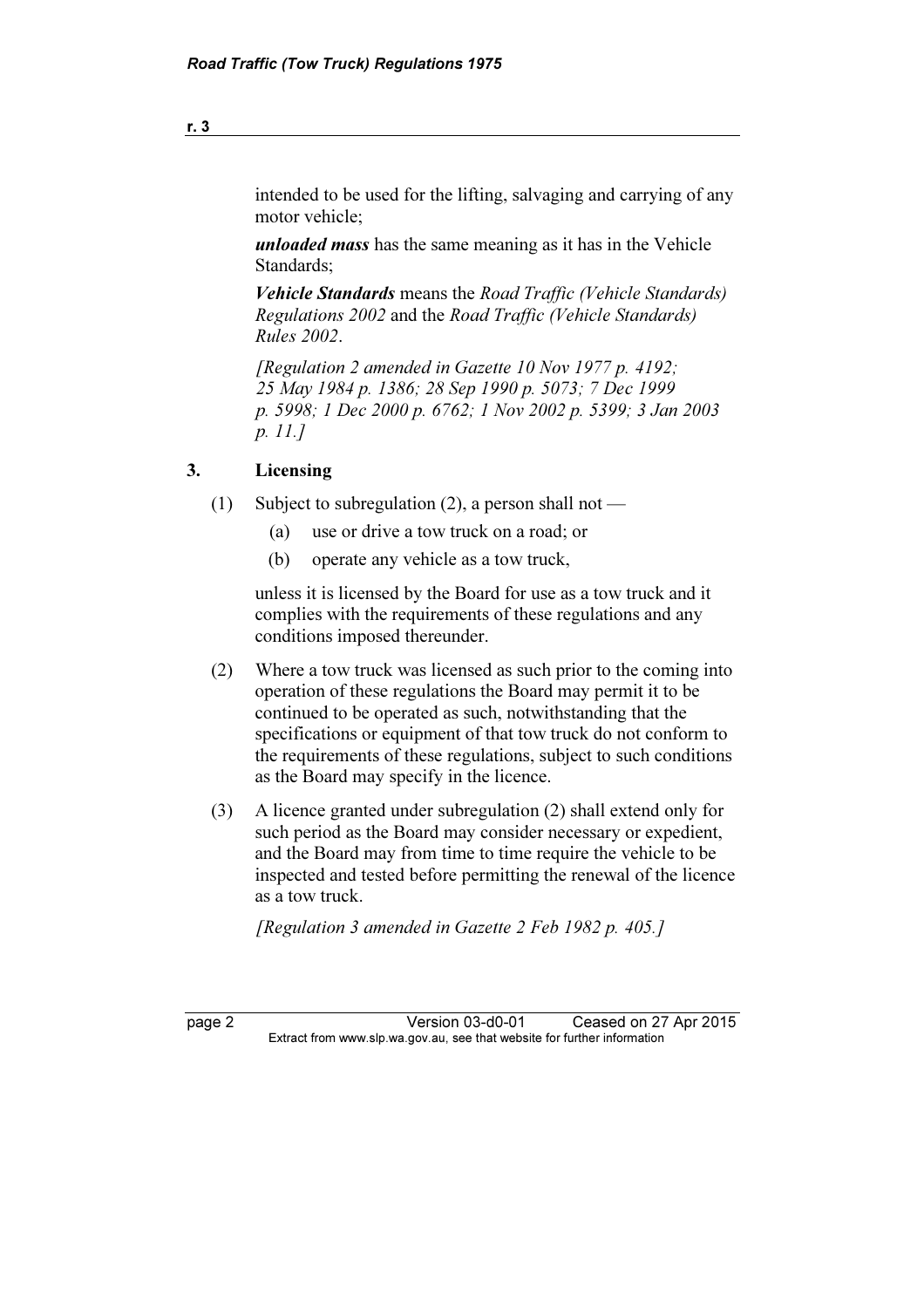#### 4. General equipment

- (1) Every tow truck shall be fitted with dual wheels on the rear axle or axles on both the left side and right side, unless the Board otherwise approves in specified circumstances.
- (2) Every tow truck shall have its steering wheel on the right hand side of the longitudinal axis of the vehicle.
- (3) The driver's seat on every tow truck shall be so constructed that no person can occupy any portion of the seat on the right hand side of the driver.
- (4) Every tow truck shall be equipped with suitable spacer bars and safety chains to enable the driver of the tow truck to exercise efficient control over the towed vehicle while it is being towed; and the spacer bars shall be so designed as to minimize any damage to the towed vehicle caused by the towing vehicle or its equipment.
- (5) Every tow truck shall be equipped with a fire extinguisher of a type and capacity approved by the Board and maintained in an effective condition and installed in a position where it is readily available for use.
- (6) Every tow truck shall be equipped with a broom and such other equipment as is necessary for the removal of any broken glass, debris, oil, etc., deposited on the roadway as a result of an accident or breakdown.
- (7) Every tow truck shall have the name and address of the owner of the vehicle, together with the unloaded mass and GVM of the vehicle and its class as determined by these regulations, clearly marked on some conspicuous part of the right hand side of the vehicle, in letters at least 50 millimetres high and 25 millimetres wide.

 [Regulation 4 amended in Gazette 10 Nov 1977 p. 4192; 2 Feb 1982 p. 405; 1 Nov 2002 p. 5399.]

Ceased on 27 Apr 2015 Version 03-d0-01 page 3<br>Extract from www.slp.wa.gov.au, see that website for further information  $\mathbf{F}$  from which was the set that we besite for further information  $\mathbf{F}$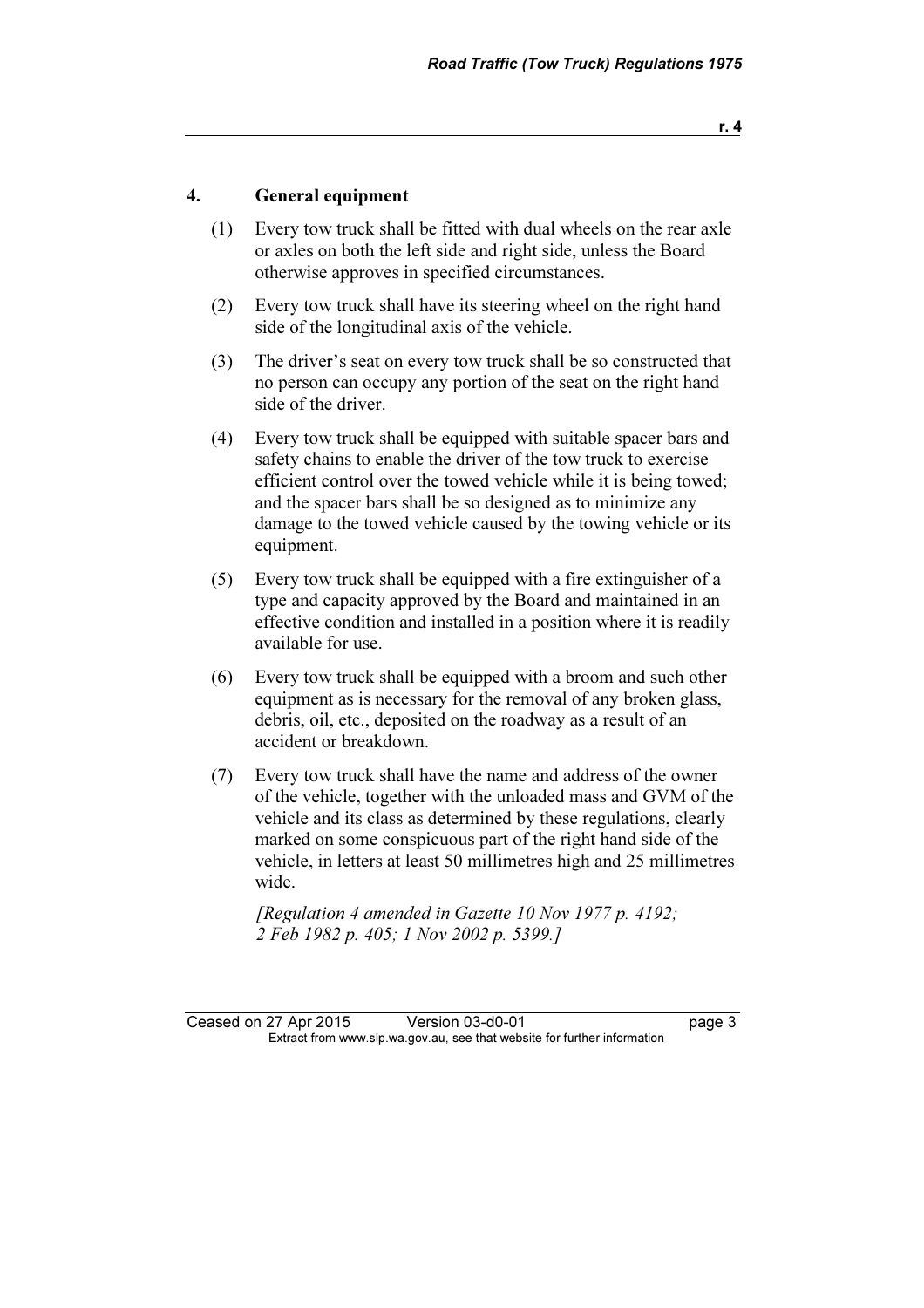| r. 5 |  |  |  |
|------|--|--|--|
|      |  |  |  |
|      |  |  |  |
|      |  |  |  |

#### 5. Lights and warning devices

- (1) Every tow truck shall be equipped with
	- (a) a flashing amber light for use in circumstances limited by the Road Traffic Code 2000 and not otherwise; and
	- (b) a suitable adjustable white light so mounted that during the hours of darkness it is capable of effectively illuminating the area in which the coupling of the tow truck to any vehicle to be lifted or towed is to be effected, in addition to the vehicle lights and reflectors required under the provisions of the Road Traffic (Vehicle Standards) Regulations 2002 with respect to motor vehicles generally.
- (2) Every tow truck shall have equipment which can be placed on the towed vehicle and connected electrically to the towing vehicle of such a kind as to enable the requirements of the Vehicle Standards relating to lights to be observed by both vehicles whilst any vehicle is being towed.
- (3) Every tow truck shall be equipped with not less than 3 portable warning devices complying with the Standard Specification for warning signs set out in A.S.S.E. 38 of the Standards Association of Australia<sup>3</sup> and maintained in good order.

 [Regulation 5 amended in Gazette 10 Nov 1977 p. 4192; 28 Sep 1990 p. 5073; 1 Dec 2000 p. 6762; 1 Nov 2002 p. 5400.]

#### 6. Overlength vehicles

 Notwithstanding the Vehicle Standards, the maximum overall length of a tow truck and the vehicle it is towing may exceed  $16.8$  metres if —

- (a) signs bearing the word "Overlength" in black lettering, 200 millimetres high on a yellow background are affixed to the front and rear of the combination of vehicles; and
- (b) if the towing takes place during the hours of darkness, the inscriptions on those signs are of reflective material.

page 4 Version 03-d0-01 Ceased on 27 Apr 2015<br>Extract from www.slp.wa.gov.au, see that website for further information  $\mathbf{F}$  from which was the set that we besite for further information  $\mathbf{F}$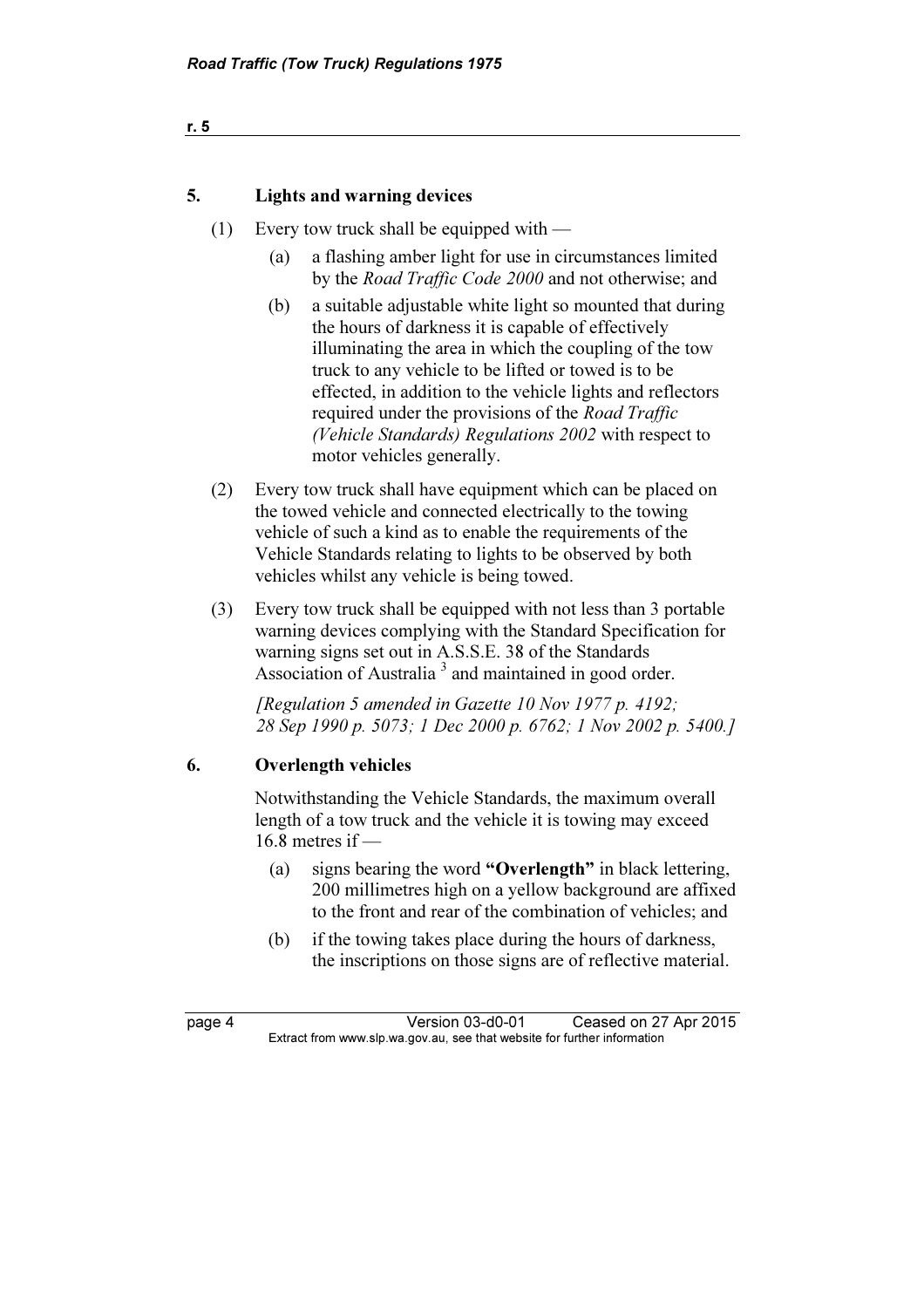r. 8

 [Regulation 6 amended in Gazette 10 Nov 1977 p. 4192; 28 Sep 1990 p. 5073; 1 Nov 2002 p. 5400.]

[7. Deleted in Gazette 1 Nov 2002 p. 5400.]

#### 8. Cranes

- (1) The design, construction and marking of the crane fitted to a tow truck, its attachments and supporting structure shall be generally in accordance with the requirements of Australian Standard No. CB 2-1960, S.A.A. Crane and Hoist Code as amended from time to time and be approved by the appropriate authority.
- (2) The crane shall be located and mounted on the tow truck in the manner generally or specifically directed by the appropriate authority, and shall comply with the stability requirements of the standard specified in subregulation (1).
- (3) Every tow truck crane shall be provided with adequate means for supporting the load in its raised position whilst under tow.
- (4) A tow truck does not comply with this regulation unless
	- (a) a certificate has been issued by the appropriate authority certifying that the design of the crane is in accordance with the standard specified in subregulation (1);
	- (b) the crane has satisfactorily passed working and stability tests; and
	- (c) there is in force in relation thereto a current certificate of annual inspection by the appropriate authority under the Inspection of Machinery Act 1921<sup>2</sup>.

### 9. Crane operators

 A person shall not operate a power operated crane on a tow truck unless he is the holder of a relevant certificate of competency issued by the appropriate authority.

Ceased on 27 Apr 2015 Version 03-d0-01 page 5<br>Extract from www.slp.wa.gov.au, see that website for further information  $\mathbf{F}$  from which was the set that we besite for further information  $\mathbf{F}$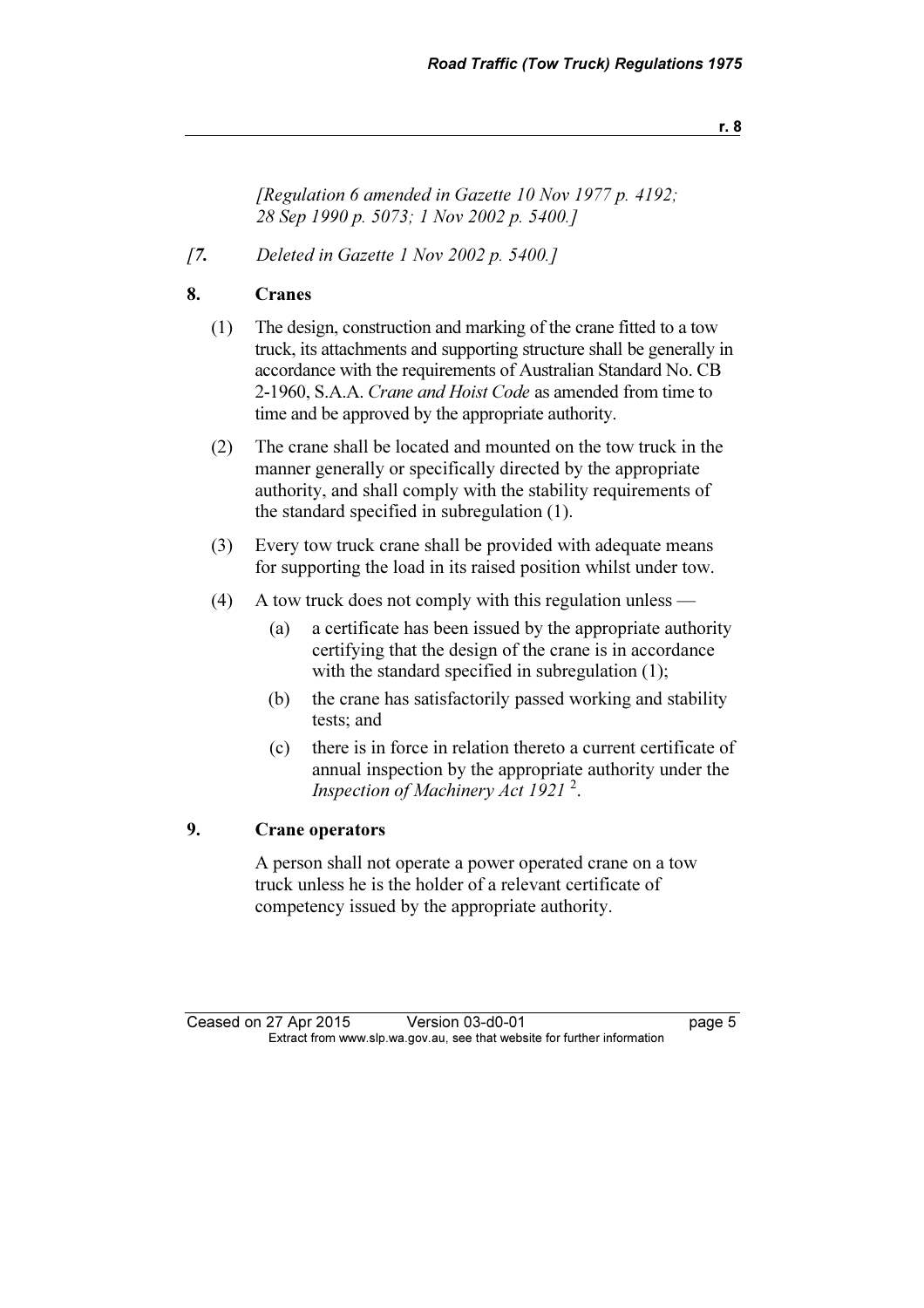r. 10

#### 10. Classification and limitation

 (1) Tow trucks shall be classified in accordance with the following specifications —

 $Class 1 -$ 

 Tow trucks having a load capacity of not less than 1 270 kg and fitted with a crane having a safe working load of not less than 1 045 kg.

 $Class 2$  —

 Tow trucks having a load capacity of not less than 3 040 kg and fitted with a crane having a safe working load of not less than 2 540 kg.

 $Class 3 -$ 

 Tow trucks having a load capacity of not less than 6 125 kg and fitted with a crane having a safe working load of not less than 5 080 kg.

 (2) A tow truck shall be limited to the lifting, carrying, towing or salvaging of vehicles having a GVM appropriate to the load capacity of the tow truck, and shall not be operated so as to exceed the following limits —

| Class of tow truck | <b>GVM</b> of vehicle |
|--------------------|-----------------------|
|                    | 2030 kg               |
|                    | $5080 \text{ kg}$     |

 [Regulation 10 amended in Gazette 10 Nov 1977 p. 4192; 1 Nov 2002 p. 5400.]

#### 11. Lifting procedures

 (1) The GVM of any vehicle being lifted shall not be more than the GVM of the tow truck.

page 6 Version 03-d0-01 Ceased on 27 Apr 2015<br>Extract from www.slp.wa.gov.au, see that website for further information  $\mathbf{F}$  from which was the set that we besite for further information  $\mathbf{F}$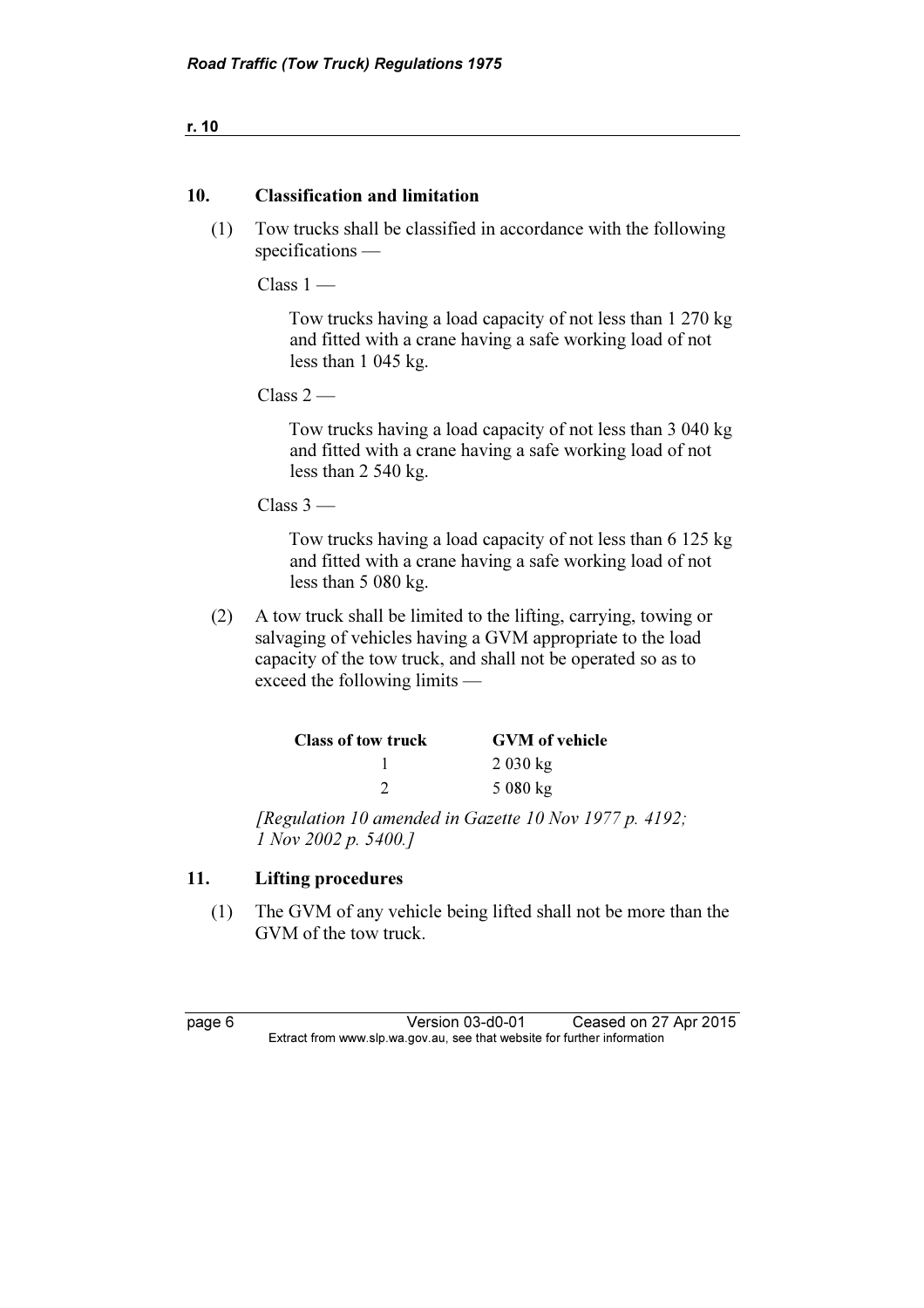- (3) When a vehicle has been partially but not fully lifted for towing by a tow truck, it shall be supported by means other than the hoist rope or chain of the crane and some of the mass shall be taken on at least 2 wheels or a single axle of the towed vehicle before the tow truck is put in motion.
- (4) When a vehicle has been fully lifted for towing by a tow truck, it shall be wholly supported on the carrying area of the tow truck, or on a trailer approved by the Board for that purpose, and adequately secured before the tow truck is put in motion.
- (5) The towed vehicle shall not be supported by the hoist rope or chain of the crane whilst the tow truck is in motion.
- (6) Notwithstanding subregulation (4), a tow truck shall not be used to lift and carry any vehicle which is so damaged that it can not be safely towed on any 2 wheels of a single axle unless that tow truck has been approved by the Board for the purpose.

 [Regulation 11 amended in Gazette 10 Nov 1977 p. 4192; 2 Feb 1982 p. 405; 1 Nov 2002 p. 5401.]

#### 12. Tow truck brakes

 The service brakes of every tow truck shall be maintained in an efficient condition at all times, and the reading as measured with a Tapley Brake Meter shall be at least 60% when tested at its unloaded mass.

[Regulation 12 amended in Gazette 1 Nov 2002 p. 5400.]

### 13. Brakes of towed vehicle

 (1) In the case of a Class 3 tow truck towing a vehicle of which the driver of the tow truck has control of the braking system, and the brakes can be used, there shall be no limitation on the mass of the towed vehicle.

Ceased on 27 Apr 2015 Version 03-d0-01 page 7<br>Extract from www.slp.wa.gov.au, see that website for further information  $\mathbf{F}$  from which was the set that we besite for further information  $\mathbf{F}$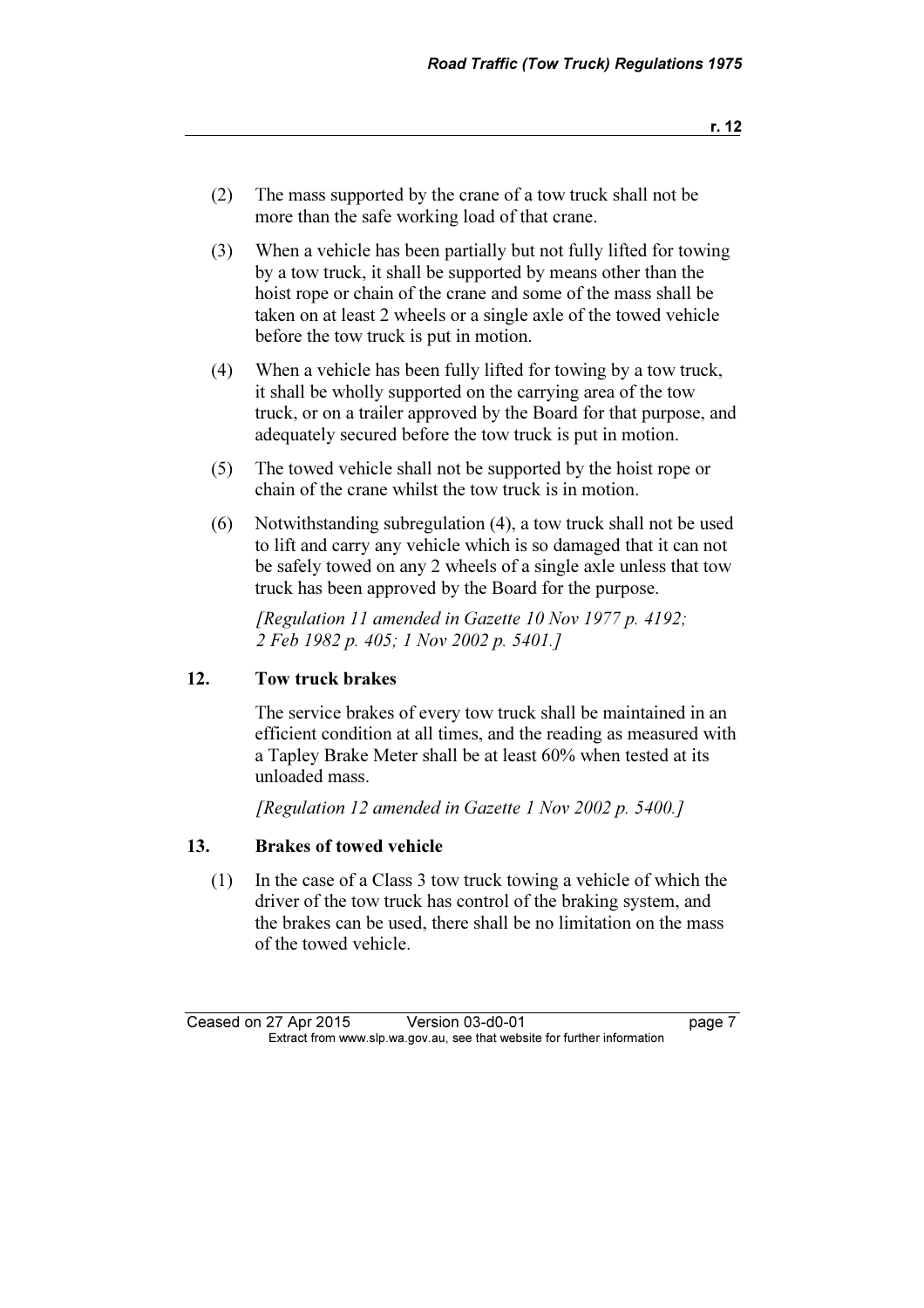r. 13A

- (2) Where a Class 3 tow truck is required to tow a vehicle which is damaged to such an extent as to prevent coupling of the braking system to the tow truck, it shall be lawful for the brakes to be operated from the driving position of the towed vehicle.
- (3) Where a vehicle is so damaged as to prevent the braking system from being used, any member of the Police Force may authorise the vehicle to be towed, by a tow truck of the appropriate class, to the nearest place of safety.
- (4) A person shall not alter the setting of the brake (slack) adjusters of a vehicle fitted with maxi-spring emergency/parking brakes for the purpose of towing the vehicle.

[Regulation 13 amended in Gazette 10 Nov 1977 p. 4192; 2 Feb 1982 p. 405; 2 Jun 1989 p. 1612.]

#### 13A. Permission to tow articulated vehicles

- (1) Notwithstanding regulation 279(1) of the Road Traffic Code 2000, a Class 3 tow truck may, with the permission of a member of the Police Force or the Commissioner, tow a disabled articulated vehicle which, in the opinion of that member of the Police Force or the Commissioner, it would not be safe to uncouple to allow towing of part only of the vehicle, to a place where it will not constitute a hazard to traffic or to any person.
- (2) The permission referred to in subregulation  $(1)$ 
	- (a) may be subject to such conditions as the relevant member of the Police Force, or the Commissioner, considers are appropriate which, without limiting the generality of the foregoing, may include conditions relating to the route to be taken or the speed at which the vehicle is to be towed; and
	- (b) in the case of permission that has been given by a member of the Police Force, shall, unless the member of the Police Force concerned is to be in attendance throughout the towing operation, be evidenced by a

page 8 Version 03-d0-01 Ceased on 27 Apr 2015<br>Extract from www.slp.wa.gov.au, see that website for further information  $\mathbf{F}$  from which was the set that we besite for further information  $\mathbf{F}$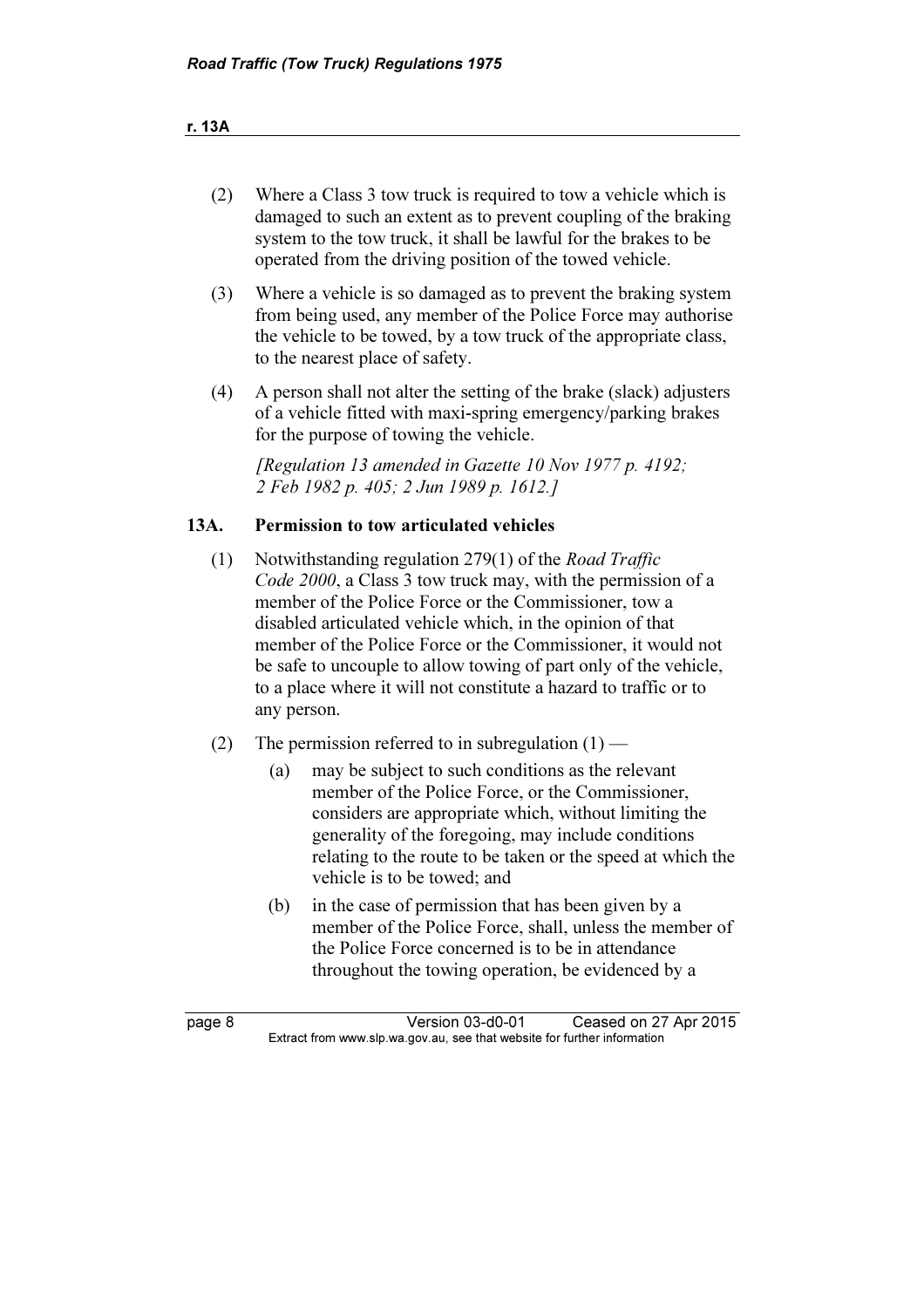document in writing completed in duplicate and signed by that member of the Police Force, containing the following particulars —

- (i) the registered number of the tow truck;
- (ii) the registered number or numbers or other identifying particulars of the articulated vehicle;
- (iii) the place from where the articulated vehicle is to be moved;
- (iv) the place to where the articulated vehicle is to be taken;
- (v) the date, time, and period during which, towing is authorised; and
- (vi) the conditions to be observed whilst towing.
- (3) The original of the document referred to in subregulation (2)(b) shall be carried by the driver of the tow truck and shall be produced on demand to any member of the Police Force.
- (4) The duplicate of the document referred to in subregulation (2)(b) shall be retained by the member of the Police Force who signed it.
- (5) A driver of a tow truck who tows or attempts to tow away any articulated vehicle except in accordance with this regulation and any condition imposed pursuant to subregulation (2) is guilty of an offence.

 [Regulation 13A inserted in Gazette 25 May 1984 p. 1386-7; amended in Gazette 7 Dec 1999 p. 5998-9; 1 Dec 2000 p. 6763; 1 Nov 2002 p. 5401.]

#### 14. Authority to tow or salvage

 (1) Subject to regulation 15A, the driver of a tow truck shall not tow or attempt to tow away or salvage any vehicle from the scene of an accident, until he has completed in duplicate a statement containing the following particulars —

Ceased on 27 Apr 2015 Version 03-d0-01 page 9<br>Extract from www.slp.wa.gov.au, see that website for further information  $\mathbf{F}$  from which was the set that we besite for further information  $\mathbf{F}$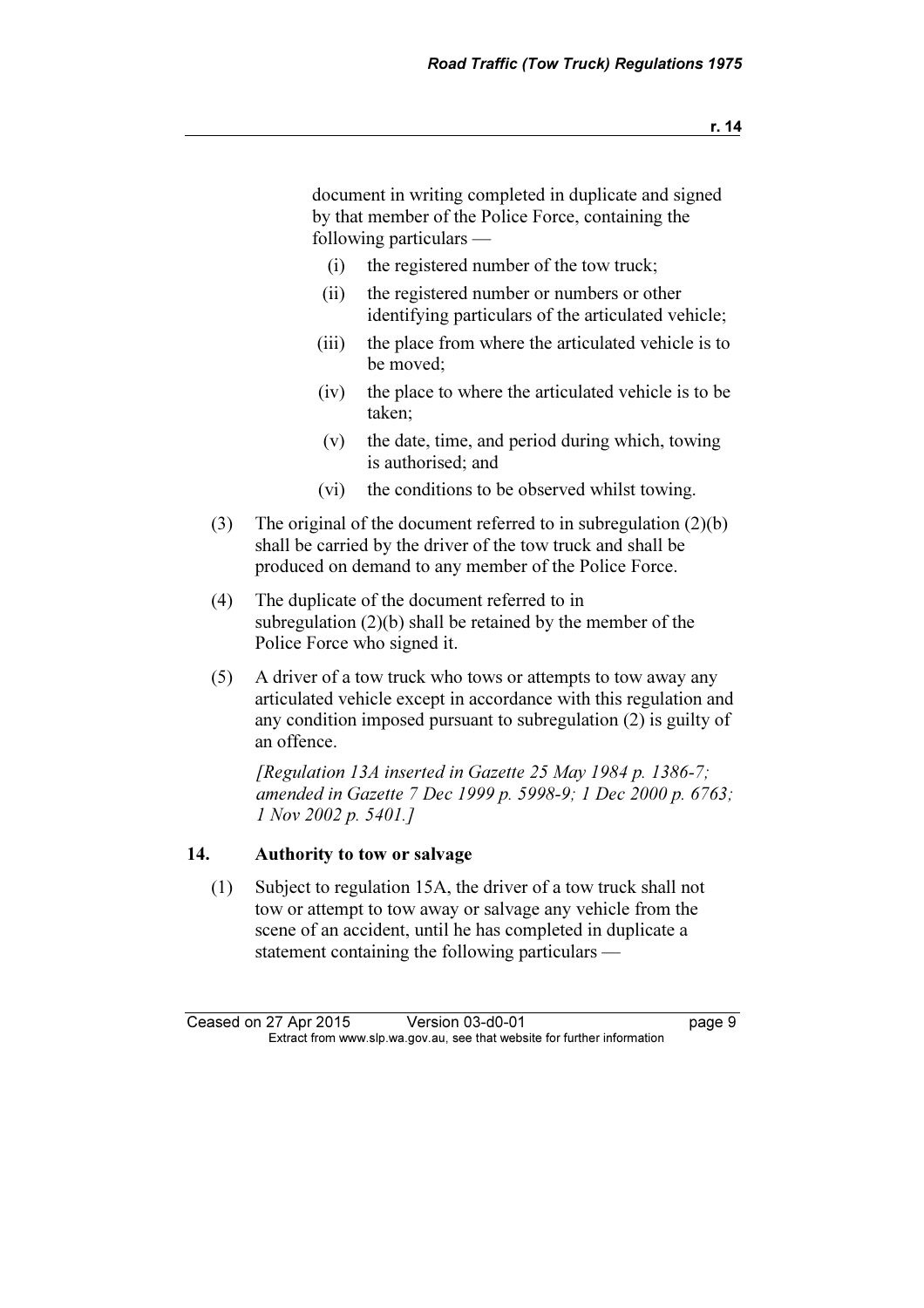- (a) the name and address of the person licensed to operate the tow truck; (b) the name and address of the driver of the tow truck; (c) the registered number of the tow truck; (d) the name and address of the owner of the vehicle to be towed or salvaged, if that is known; (e) the name and address of the person authorising the motor vehicle to be towed or salvaged, and his rank or number if the person giving the authority is a member of the Police Force; (f) the make and registered number of the vehicle to be towed or salvaged; (g) the place from where the vehicle is to be moved; (h) the place to where the vehicle is to be taken;
	- (j) the date and time at which the authority to tow or salvage is signed,

 and has signed, and obtained the signature of the person authorising the tow or salvage to, both copies of that statement when so completed.

- (2) The original of the signed completed statement shall be handed by the driver of the tow truck to the person authorising the tow or salvage.
- (3) The duplicate of the signed completed statement shall be handed by the driver to the person licensed to operate that tow truck, and shall thereafter be retained by the operator for a period of 12 months.
- (4) A driver of a tow truck who tows or attempts to tow away or salvage any vehicle contrary to the provisions of this regulation is guilty of an offence.

[Regulation 14 amended in Gazette 2 Feb 1982 p. 405; 7 Dec 1999 p. 5999.]

page 10 Version 03-d0-01 Ceased on 27 Apr 2015<br>Extract from www.slp.wa.gov.au, see that website for further information  $\mathbf{F}$  from which was the set that we besite for further information  $\mathbf{F}$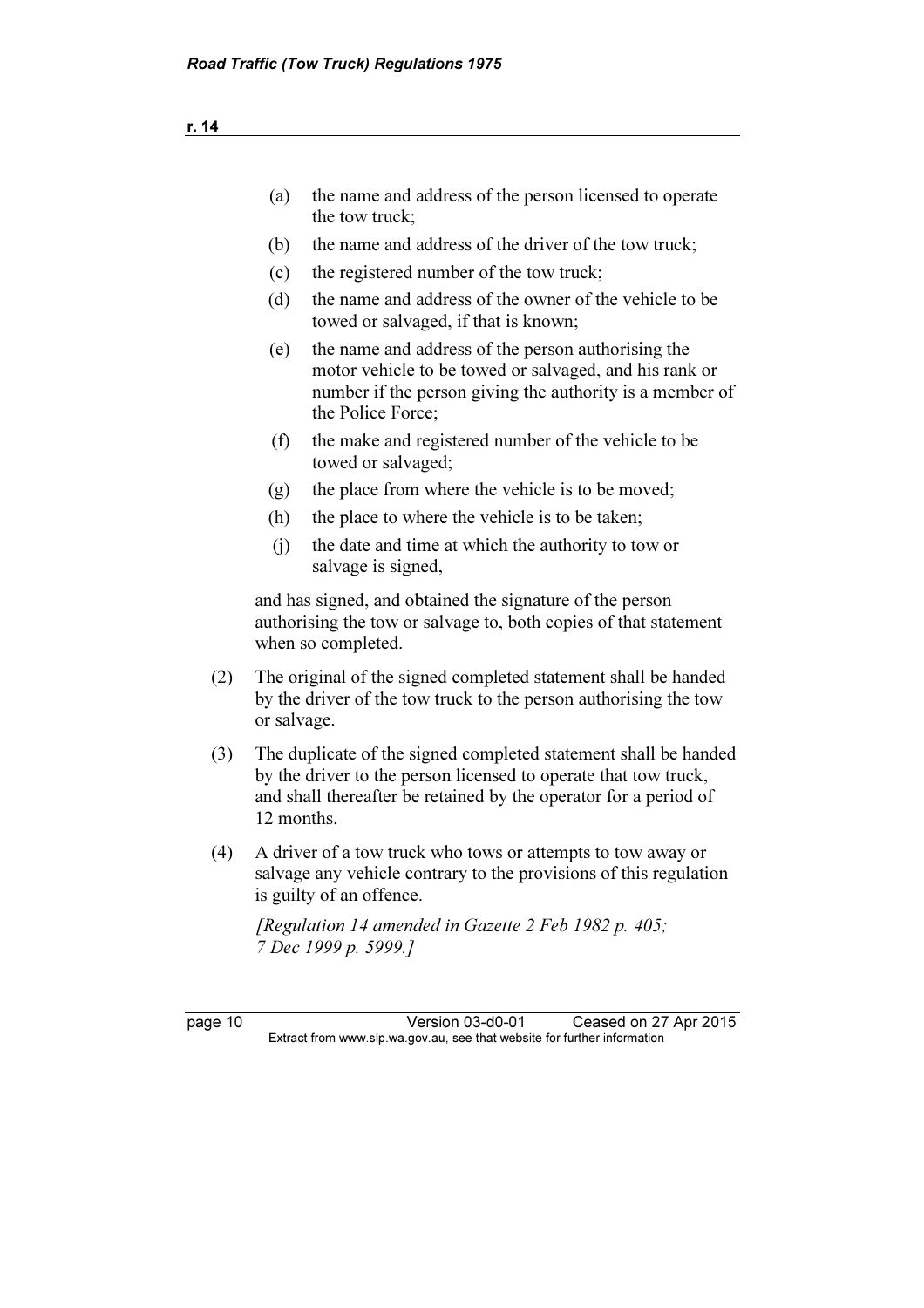r. 15

#### 15. Member of Police Force may authorise tow or salvage

- (1) Subject to regulation 15A, where, owing to the absence or incapacity of the driver or person in charge of a vehicle involved in an accident, authority to tow away or salvage that vehicle cannot be obtained, a member of the Police Force may give that authority on behalf of the driver, owner or person in charge of the damaged vehicle for the purpose only of —
	- (a) removing the vehicle to a place of safe custody for use as an exhibit in future court proceedings;
	- (b) removing the vehicle to the nearest place of safety from the scene of the accident in the interest of the owner; or
	- (c) removing the vehicle in order to prevent or reduce an obstruction or a danger to the safety of persons or property.
- (2) A member of the Police Force authorising the removal of any vehicle under subregulation (1) shall himself sign the authority for the vehicle to be towed or salvaged.

[Regulation 15 amended in Gazette 2 Feb 1982 p. 405; 7 Dec 1999 p. 5999.]

#### 15A. Commissioner may authorise tow

- (1) Despite regulations 14 and 15, the driver of a tow truck may tow or attempt to tow away a vehicle from the scene of an accident or breakdown, or from the place of the vehicle's abandonment, if that particular tow has first been authorised orally by the Commissioner on behalf of the driver, owner or person in charge of the vehicle.
- (2) The Commissioner may only give oral authorisation to tow a vehicle if the tow involves removing the vehicle to the nearest place of safety from the scene of the accident or breakdown, or from the place of the vehicle's abandonment, and to do will, in the opinion of the Commissioner, prevent or reduce an obstruction or a danger to the safety of persons or property.
- (3) Where an oral authorisation has given rise to the towing of a vehicle, the driver of the tow truck involved shall complete in

Ceased on 27 Apr 2015 Version 03-d0-01 page 11<br>Extract from www.slp.wa.gov.au, see that website for further information  $\mathbf{F}$  from which was the set that we besite for further information  $\mathbf{F}$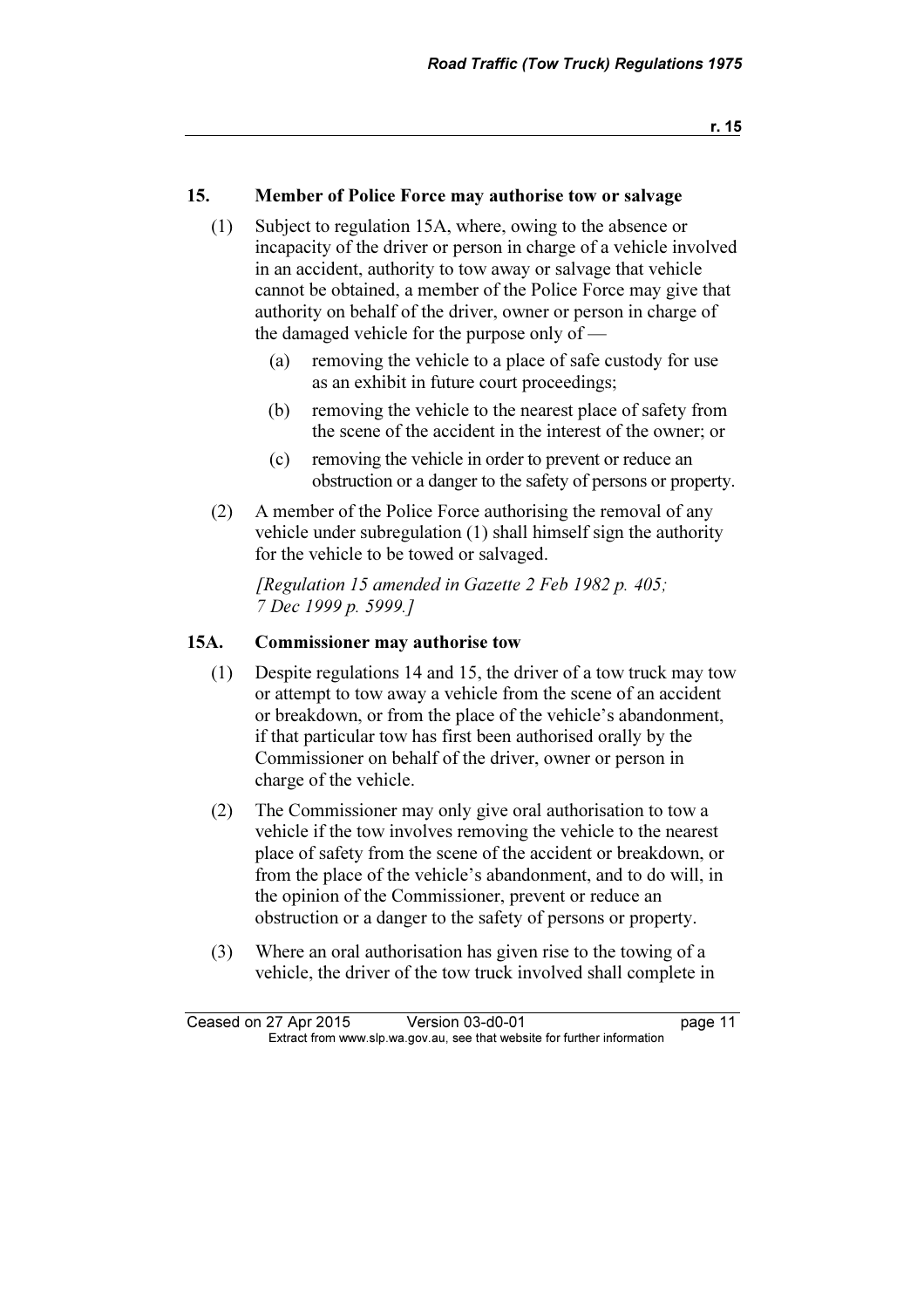page 12 Version 03-d0-01 Ceased on 27 Apr 2015<br>Extract from www.slp.wa.gov.au, see that website for further information  $\mathbf{F}$  from which was the set that we besite for further information  $\mathbf{F}$ duplicate the statement of particulars described in regulation 14 (with the appropriate modifications) within 24 hours of the completing of the towing job. (4) The driver of a tow truck, who is required to complete a statement under subregulation (2), shall deliver the original of the completed statement to the person authorising the tow, or that person's representative. (5) The duplicate of the signed completed statement shall be handed by the driver of the tow truck to the person licensed to operate that tow truck, and shall thereafter be retained by the operator for a period of 12 months. (6) A driver of a tow truck who fails to complete or to deliver a statement in accordance with the provisions of this regulation is guilty of an offence. [Regulation 15A inserted in Gazette 7 Dec 1999 p. 5999-6000.] 16. Production of authority to tow or salvage Every driver of a tow truck shall produce on demand to any member of the Police Force the authority required by regulation 14. [Regulation 16 amended in Gazette 2 Feb 1982 p. 405.] 17. Extent of authority to tow or salvage An authority obtained by a driver of a tow truck under these regulations to tow or salvage a vehicle — (a) does not commit a member of the Police Force, or the Commissioner, to any personal liability, cost or charge; (b) is evidence only of the giving of an authority for the removal of the vehicle and in respect of salvage and storage connected therewith, but not for the carrying out of any repair or for any other purpose. [Regulation 17 amended in Gazette 2 Feb 1982 p. 405; 7 Dec 1999 p. 6000.]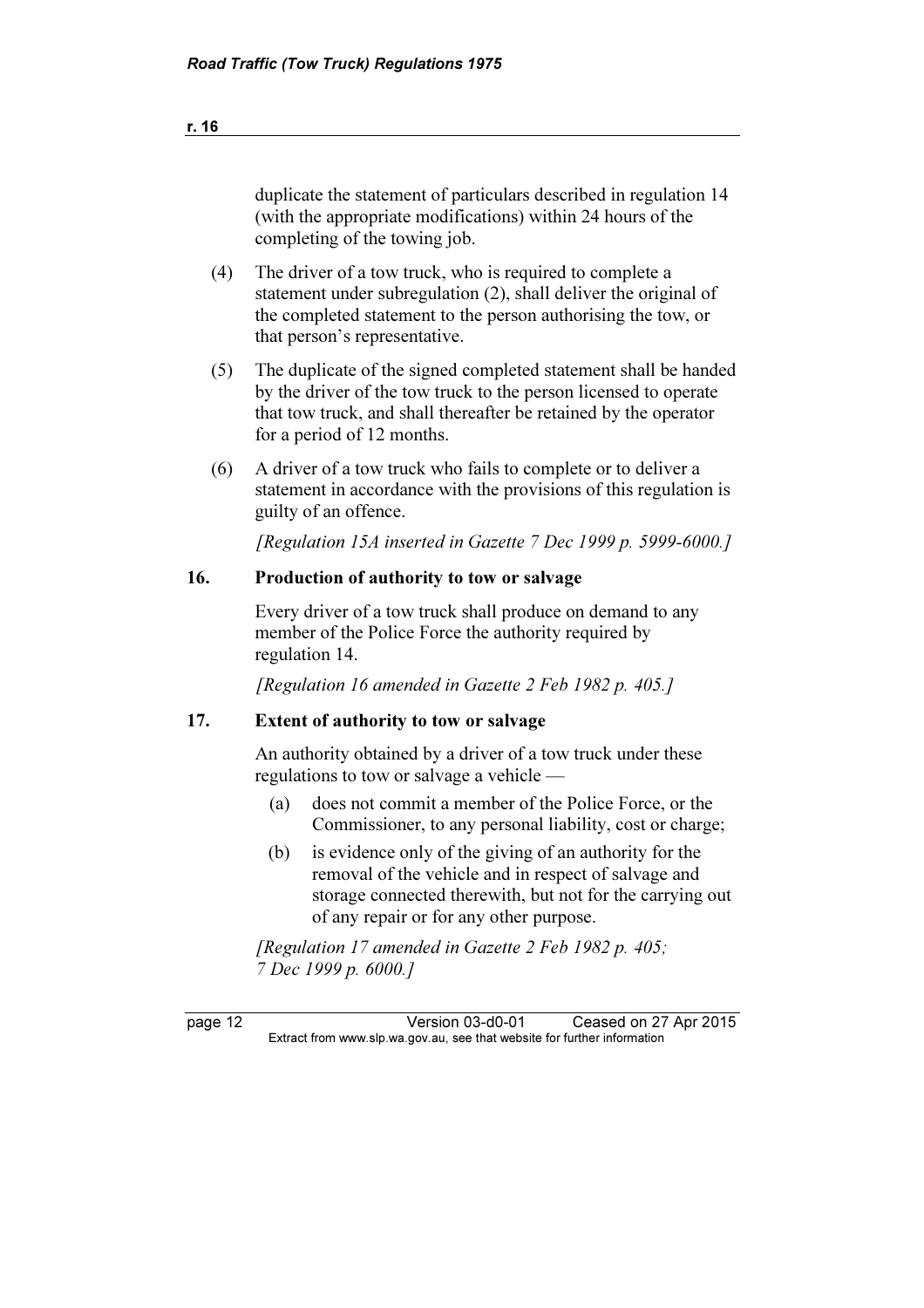#### 18. Offences

- (1) A person who
	- (a) causes or attempts to cause, or induces or attempts to induce, by any trick, pretence, force, threat or persistent soliciting, or unfair means, any person to sign an authority to lift, salvage, carry or tow any vehicle involved in an accident;
	- (b) intimidates or attempts to intimidate by threat or force the driver of any tow truck from lifting, salvaging, carrying or towing any such vehicle if that driver is acting in accordance with the provisions of these regulations; or
	- (c) refuses or neglects to deliver up a vehicle or any articles of value in a vehicle when requested by the owner, where the charges referred to in regulation 17 in respect of the carrying, salvaging, towing or storage of that vehicle, have been tendered by the owner to such person and no lawful cause for such refusal of neglect is proved,

is guilty of an offence.

- (2) A person who commits an offence against these regulations is liable —
	- (a) for a first offence, to a penalty not exceeding \$100; and
	- (b) for a second or subsequent offence, to a penalty not exceeding \$200.

[Regulation 18 amended in Gazette 10 Nov 1977 p. 4192.]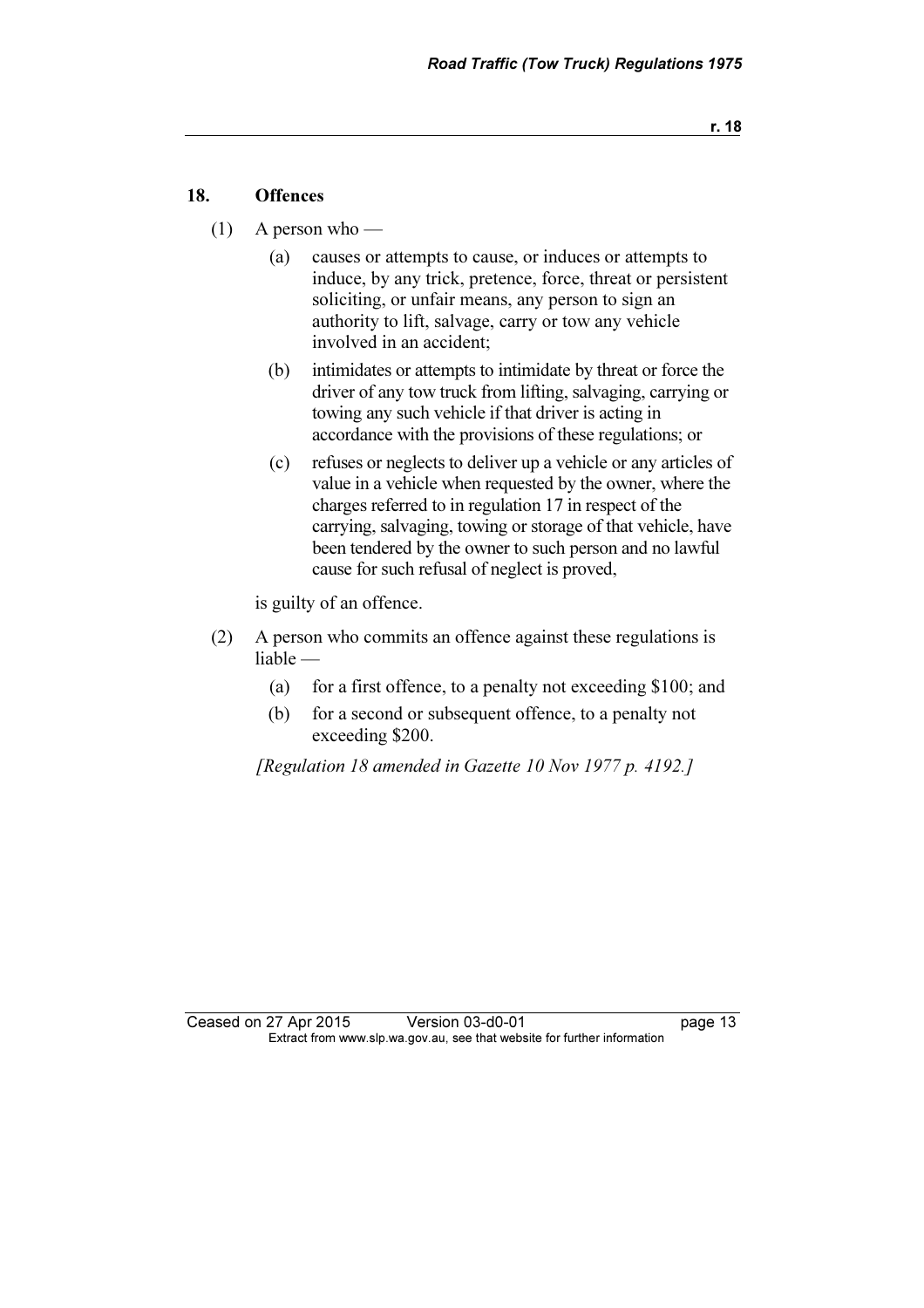#### **Notes**

1 This is a compilation of the Road Traffic (Tow Truck) Regulations 1975 and includes the amendments made by the other written laws referred to in the following table. The table also contains information about any previous reprint.

Compilation table

| <b>Citation</b>                                                                            | Gazettal     | Commencement          |  |  |  |  |  |
|--------------------------------------------------------------------------------------------|--------------|-----------------------|--|--|--|--|--|
| Tow Truck Regulations 1975 <sup>4</sup>                                                    | 29 May 1975  | 1 Jun 1975            |  |  |  |  |  |
|                                                                                            | p. 1553-7    |                       |  |  |  |  |  |
|                                                                                            | 10 Nov 1977  | 14 Nov 1977           |  |  |  |  |  |
|                                                                                            | p. 4192      |                       |  |  |  |  |  |
| Reprint of the Tow Truck Regulations 1975 authorised 31 Jul 1979 published in              |              |                       |  |  |  |  |  |
| Gazette 6 Aug 1979 p. 2271-7 (includes amendments listed above)                            |              |                       |  |  |  |  |  |
| Tow Truck Amendment                                                                        | 2 Feb 1982   | 2 Feb 1982 (see r. 2) |  |  |  |  |  |
| Regulations 1982                                                                           | p. 405       |                       |  |  |  |  |  |
| Tow Truck Amendment                                                                        | 25 May 1984  | 1 Jul 1984 (see r. 2) |  |  |  |  |  |
| Regulations 1984                                                                           | p. 1386-7    |                       |  |  |  |  |  |
| Reprint of the Tow Truck Regulations 1975 as at 19 May 1986 published in Gazette           |              |                       |  |  |  |  |  |
| 11 Jun 1986 p. 1957-68) (includes amendments listed above)                                 |              |                       |  |  |  |  |  |
| Tow Truck Amendment                                                                        | 2 Jun 1989   | 2 Jun 1989            |  |  |  |  |  |
| Regulations 1989                                                                           | p. 1612      |                       |  |  |  |  |  |
| Regulations Amendment (Towed                                                               | 28 Sep 1990  | 1 Nov 1990 (see r. 2) |  |  |  |  |  |
| <b>Agricultural Implements)</b>                                                            | p. 5073      |                       |  |  |  |  |  |
| Regulations 1990 Pt. 7                                                                     |              |                       |  |  |  |  |  |
| Tow Truck Amendment                                                                        | 7 Dec 1999   | 7 Dec 1999            |  |  |  |  |  |
| Regulations 1999                                                                           | p. 5998-6000 |                       |  |  |  |  |  |
| Tow Truck Amendment                                                                        | 1 Dec 2000   | 1 Dec 2000 (see r. 2) |  |  |  |  |  |
| Regulations 2000                                                                           | p. 6762-3    |                       |  |  |  |  |  |
| Road Traffic (Vehicle Standards)                                                           | 1 Nov 2002   | 1 Nov 2002 (see r. 2) |  |  |  |  |  |
| (Consequential Provisions)                                                                 | p. 5388-400  |                       |  |  |  |  |  |
| Regulations 2002 Pt. 8                                                                     |              |                       |  |  |  |  |  |
| Reprint of the Road Traffic (Tow Truck) Regulations 1975 as at 8 Nov 2002                  |              |                       |  |  |  |  |  |
| (includes amendments listed above)                                                         |              |                       |  |  |  |  |  |
| Road Traffic (Vehicle Standards 2002)                                                      | 3 Jan 2003   | 3 Jan 2003            |  |  |  |  |  |
| Amendment Regulations 2002 r. 13(3)                                                        | $p. 5-11$    |                       |  |  |  |  |  |
| These regulations were repealed by the Road Traffic (Repeals and Amendment)                |              |                       |  |  |  |  |  |
| Regulations 2014 r. 3 as at 27 Apr 2015 (see r. 2(b) and Gazette 17 Apr 2015 p. 1371)      |              |                       |  |  |  |  |  |
| $\overline{c}$<br>Repealed by the Machinery Safety Act 1974 which was repealed by the Acts |              |                       |  |  |  |  |  |
| Amendment (Occupational Health Safety and Welfare) Act 1987.                               |              |                       |  |  |  |  |  |

page 14 Version 03-d0-01 Ceased on 27 Apr 2015 Extract from www.slp.wa.gov.au, see that website for further information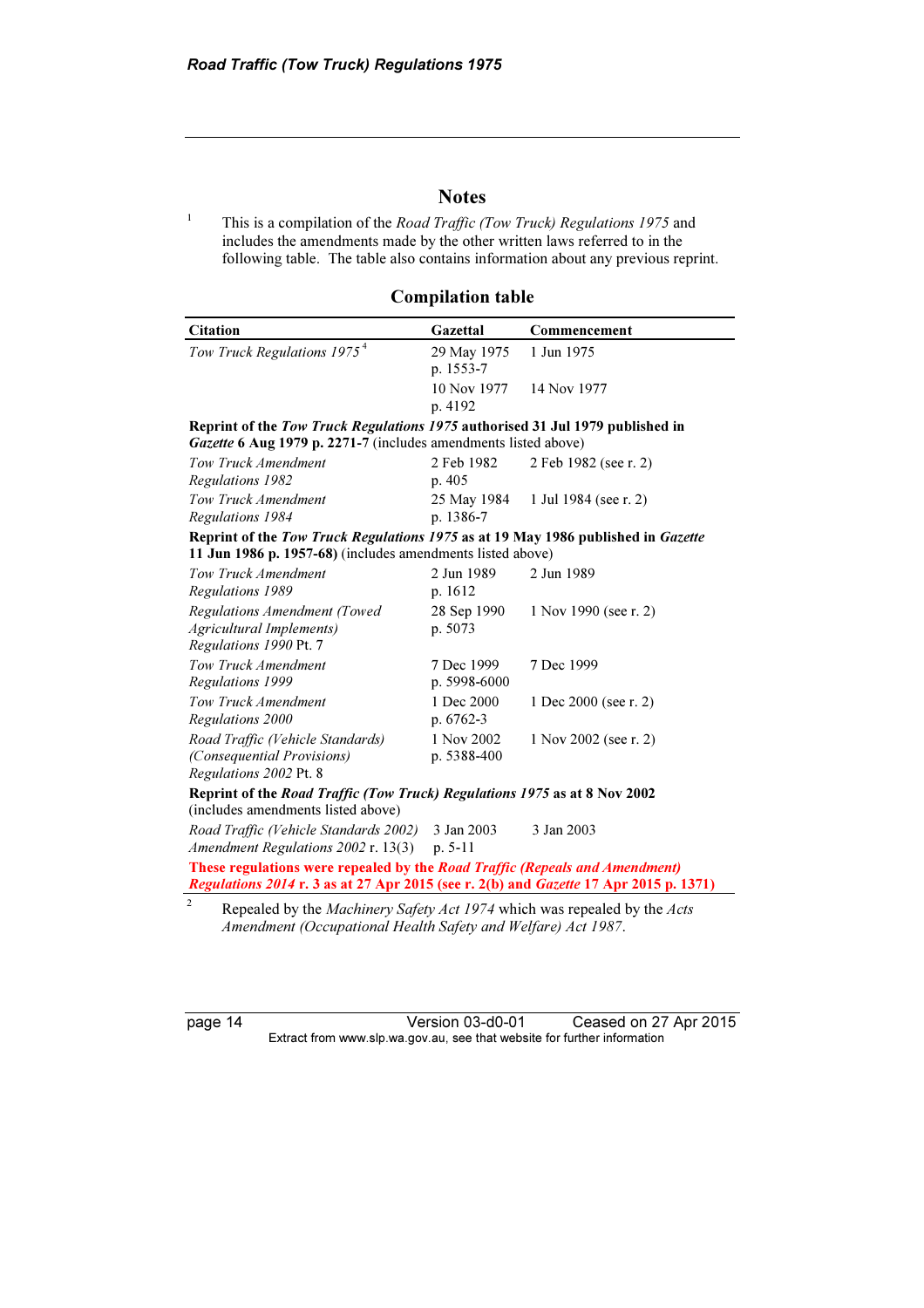- 3 The Standards Association of Australia has changed its corporate status and its name. It is now Standards Australia International Limited (ACN 087 326 690). It also trades as Standards Australia.
- 4 Now known as the Road Traffic (Tow Truck) Regulations 1975; citation changed (see note to r. 1).

Ceased on 27 Apr 2015 Version 03-d0-01 page 15 Extract from www.slp.wa.gov.au, see that website for further information